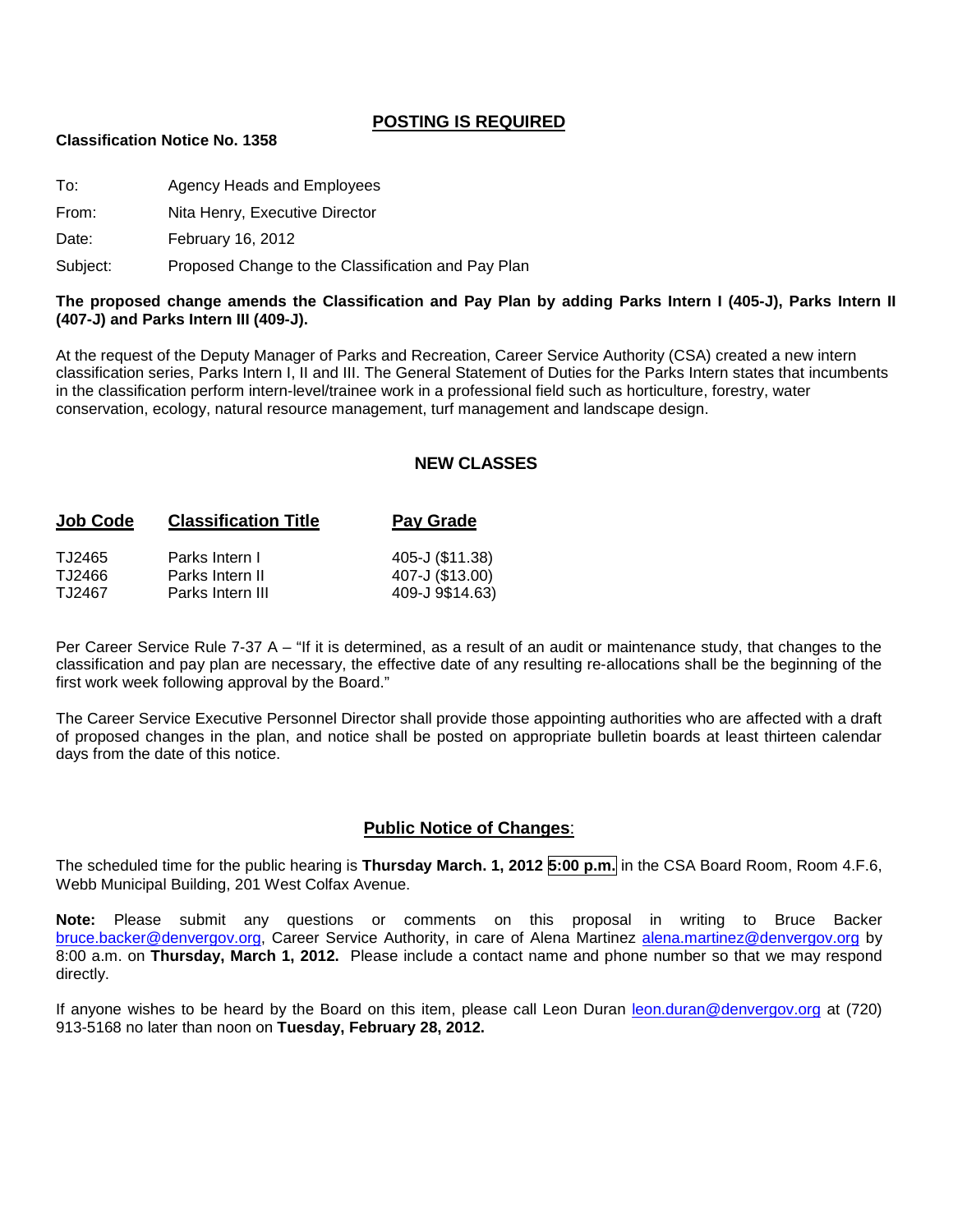

# Career Service Authority

Page 1 of 5

# Parks Intern I

# **GENERAL DESCRIPTION OF CLASS DUTIES**

Performs intern-level/trainee work in a professional field such as horticulture, forestry, water conservation, ecology, natural resource management, turf management and landscape design. Maximum length of service in training class: 3 years

## **DISTINGUISHING CHARACTERISTICS**

This is the first class of a three level series. The class is distinguished from the Parks Intern II based on performance guided by well established procedures. The Level II and Level III intern perform duties outside of established procedures.

This class is distinguished from the Professional Occupations Intern series which applies theoretical and technical aspects of the profession primarily in an office environment. The Parks Intern classification applies theoretical and technical aspects of the profession by primarily performing fieldwork.

This class is also distinguished by the following factors:

## *Guidelines and Decision Making Level:*

Procedures, methods and techniques to be used are well established with options to be considered well defined. Detailed oral and/or written instructions are given during this training period. Duties assigned are primarily training or entry level, routine and restricted in intricacy with little or no discretion in how they are carried out and the work product is subject to continual review.

## *Level of Supervision Received and Quality Review:*

The supervisor makes specific assignments that are accompanied by clear, detailed, specific instructions. The employee consults with supervisor on matters not specifically covered in the guidelines.

## *Interpersonal Communications and Purpose:*

Contacts with the public or employees where factual information relative to the organization or its functions is received and relayed, or a service rendered, according to established procedures or instructions.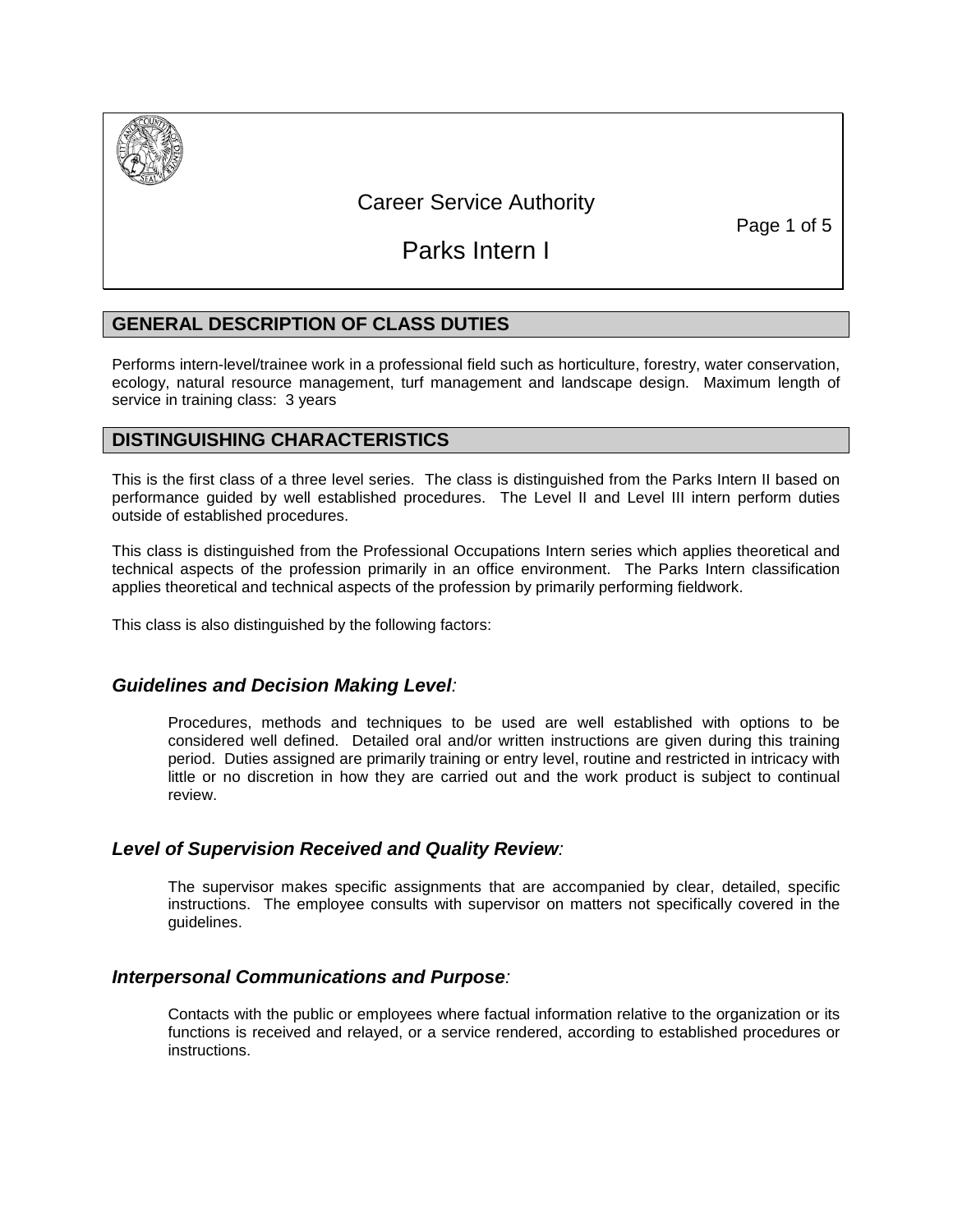### *Level of Supervision Exercised:*

No supervisory responsibility.

#### **ESSENTIAL DUTIES**

Trains in the theoretical and technical aspects of the professional field and learns and applies work procedures and policies related to the assignment.

Trains in and assists in the performance of duty assignments within clearly defined parameters, restricted in complexity, scope and level, and under close supervision.

Under normal supervision, applies work procedures and theoretical and technical aspects relevant to the professional field to the completion of assigned portions of a project.

Trains in and cares for diverse plantings of trees, shrubs, vines, perennials, grasses, and bulbs; including pruning, bulb planting, dividing, transplanting and propagating.

Assists with on-site audits, reviews and inspections, of City trees for infestation, disease, structural deterioration, and possible safety hazards.

Trains in application of park rules and City ordinances that protect public safety and park resources through supervised patrols of urban and mountain parks, trails and facilities by foot and vehicle.

Assists in the development and delivery of environmental education and interpretive programming that supports public education and outreach activities.

Attends meetings, conferences, or other educational classes and participates in training offered by the City and applies information to work assignment.

By departmental or professional field assignment, trains in and performs research and/or field work, data verification, interpretation and analysis, formulates preliminary recommendations, and develops reports.

Performs other related duties as assigned.

Any one position may not include all of the duties listed. However, the allocation of positions will be determined by the amount of time spent in performing the essential duties listed above.

## **MINIMUM QUALIFICATIONS**

#### *Core Competencies Upon Entry:*

- **Flexibility -** Is open to change and new information; adapts behavior or work methods in response to new information, changing conditions, or unexpected obstacles; effectively deals with ambiguity.
- **Integrity/Honesty -** Contributes to maintaining the integrity of the organization; displays high standards of ethical conduct and understands the impact of violating these standards on an organization, self, and others, is trustworthy**.**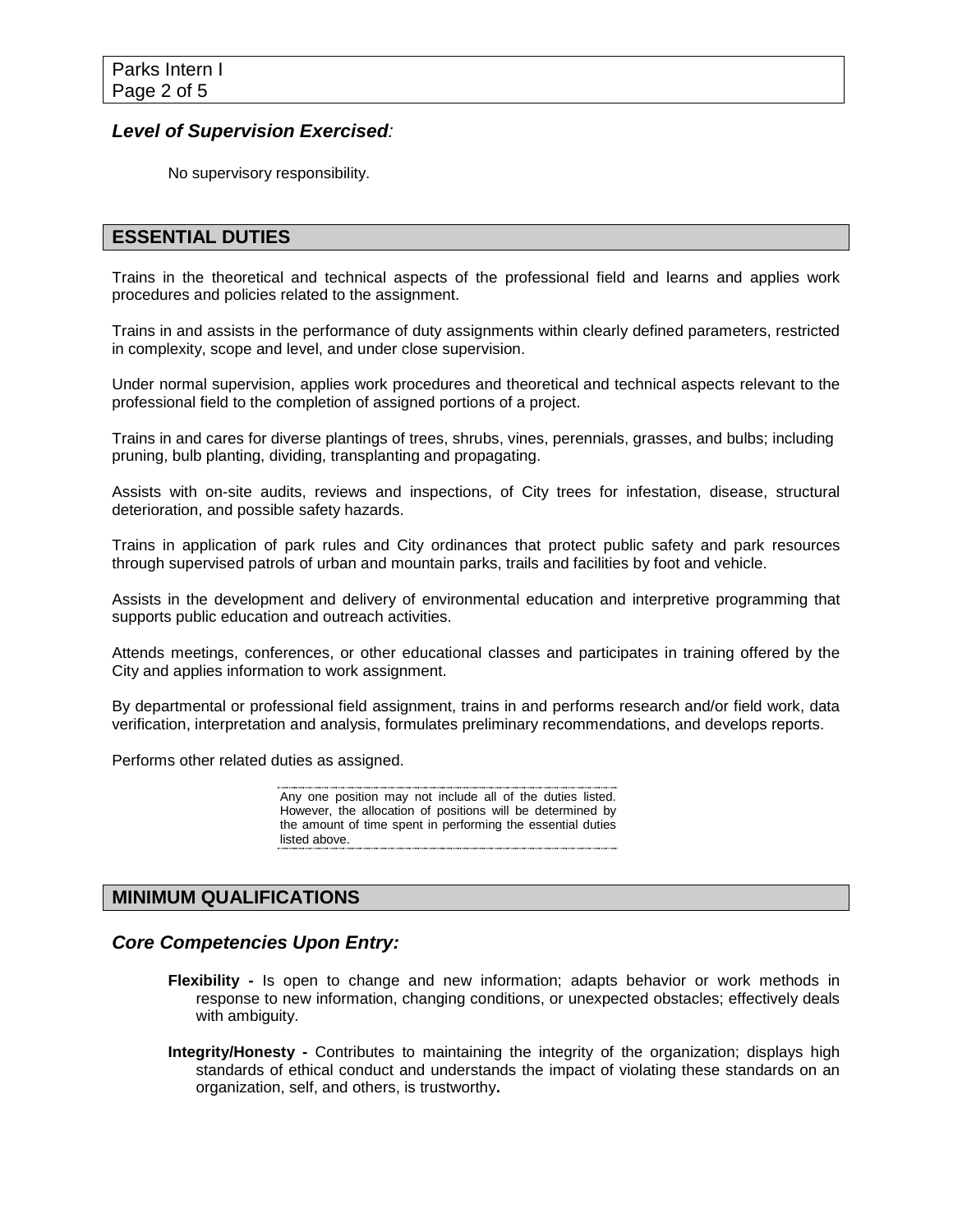- **Interpersonal Skills -** Shows understanding, friendliness, courtesy, tact, empathy, concern, and politeness to others; develops and maintains effective relationships with others; may include effectively dealing with individuals who are difficult, hostile, or distressed; relates well to people from varied backgrounds and different situations; is sensitive to cultural diversity, race, gender, disabilities, and other individual differences.
- **Problem Solving -** Identifies problems; determines accuracy and relevance of information; uses sound judgment to generate and evaluate alternatives, and to make recommendations.
- **Reading -** Understands and interprets written material, including technical material, rules, regulations, instructions, reports, charts, graphs, or tables; applies what is learned from written material to specific situations.
- **Reasoning -** Identifies rules, principles, or relationships that explain facts, data, or other information; analyzes information and makes correct inferences or draws accurate conclusions.
- **Writing -** Recognizes or uses correct English grammar, punctuation, and spelling; communicates information in a succinct and organized manner; produces written information, which may include technical material, that is appropriate for the intended audience.

#### *Core Competencies Upon Completion:*

- **Manages and Organizes Information -** Identifies a need; gathers, organizes, and maintains information; determines its importance and accuracy, and communicates it by a variety of methods.
- **Oral Communication -** Expresses information to individuals or groups effectively, taking into account the audience and nature of the information; makes clear and convincing oral presentations; listens to others, attends to nonverbal cues, and responds appropriately.
- **Organizational Awareness -** Knows the organization's mission and functions, and how it's social, political, and technological systems work and operates effectively within them; this includes the programs, policies, procedures, rules, and regulations of the organization.
- **Stress Tolerance -** Deals calmly and effectively with high stress situations (for example, tight deadlines, hostile individuals, emergency situations, dangerous situations).
- **Technical Competence -** Uses knowledge that is acquired through formal training or extensive on-the-job experience to perform one's job; works with, understands, and evaluates technical information related to the job; advises others on technical issues.

#### *Physical Demands:*

Standing: remaining on one's feet in an upright position. Walking: moving about on foot. Sitting: remaining in the normal seated position. Carrying: transporting an object, usually by hand, arm, or shoulder. Pushing: exerting force upon an object so that the object is away. Pulling: exerting force on an object so that it is moving to the person. Balancing: maintaining body equilibrium to prevent falling over. Stooping: bending the body by bending spine at the waist. Kneeling: bending legs to come to rest on one or both knees.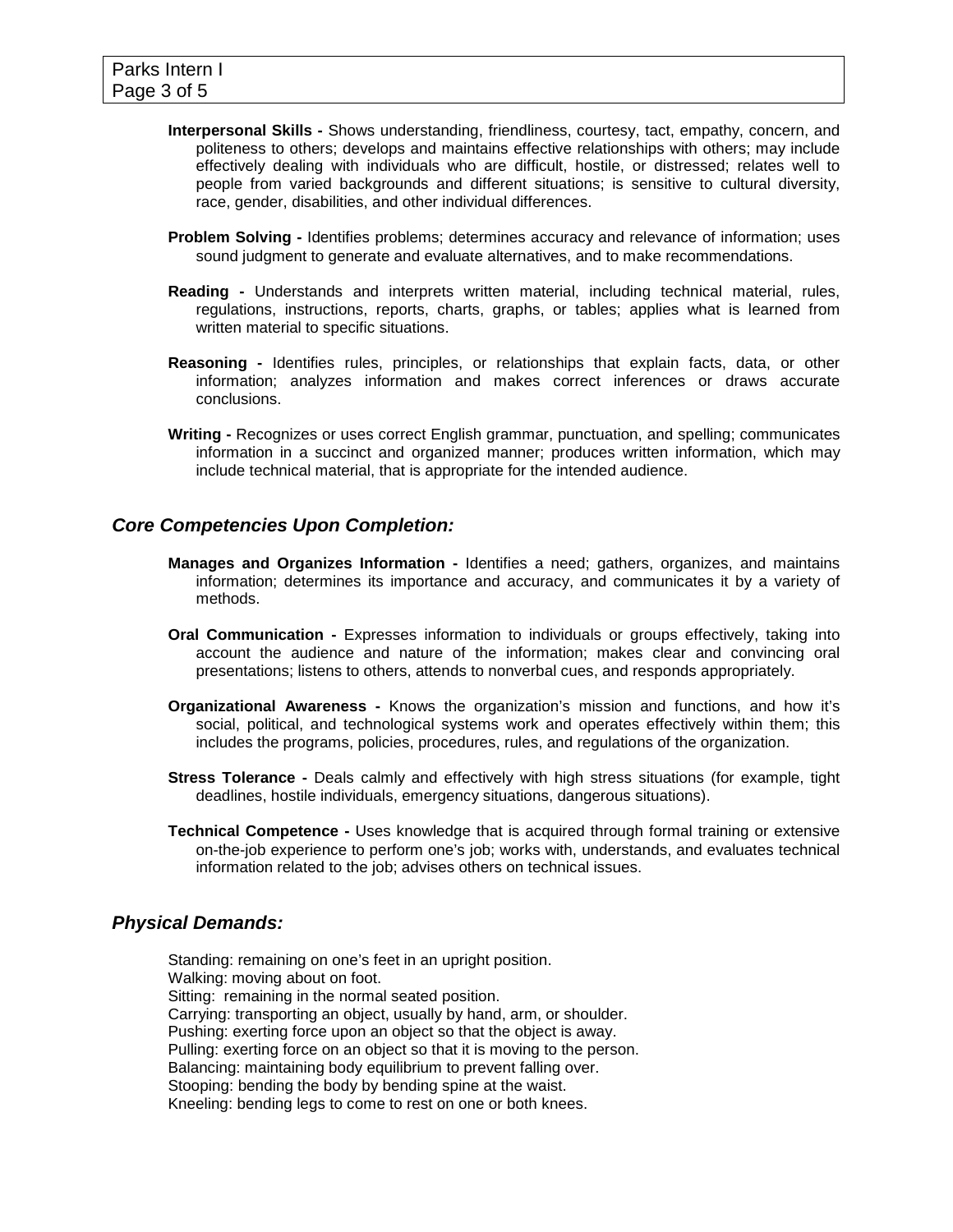Crouching: bending body downward and forward by bending legs. Crawling: moving about on hands and knees or hands and feet. Reaching: extending the hand(s) and arm(s) in any direction. Handling: seizing, holding, grasping, or otherwise working with hands. Fingering: picking, pinching, or otherwise working with fingers. Feeling: perceiving attributes of objects by means of skin receptors. Talking: expressing or exchanging ideas by means of spoken words. Hearing: perceiving the nature of sounds by the ear. Repetitive motions: Making frequent movements with a part of the body. Eye/hand/foot coordination: performing work through using two or more. Lifting: Raising or lowering an object 25 – 50 pounds.

#### *Working Environment:*

Temperature Changes: variations in temperature from hot to cold. Wet: frequent contact with water or other liquid. Humid: conditions with high moisture content to cause bodily reactions. Noise: sufficient noise to cause distraction or possible hearing loss. Atmospheric Conditions: conditions that affect the skin or respiratory system. May be exposed to extremes of heat and cold in all weather conditions. Subject to burns and cuts. Subject to injury from moving parts of equipment.

# *Education:*

Current enrollment in a college program leading to a Baccalaureate or higher Degree in professional field specific to the departmental and/or work assignment. Enrollment must be in a learning institute that is accredited through the Higher Learning Commission.

Continued enrollment in a college program is condition of employment with the City.

#### *Experience:*

None

#### *Equivalency:*

None

#### *Licensure and/or Certification:*

Some positions require possession of a valid Colorado Class "R" Driver's License at the time of application.

#### **CLASS DETAIL**

*FLSA CODE:* Non-Exempt